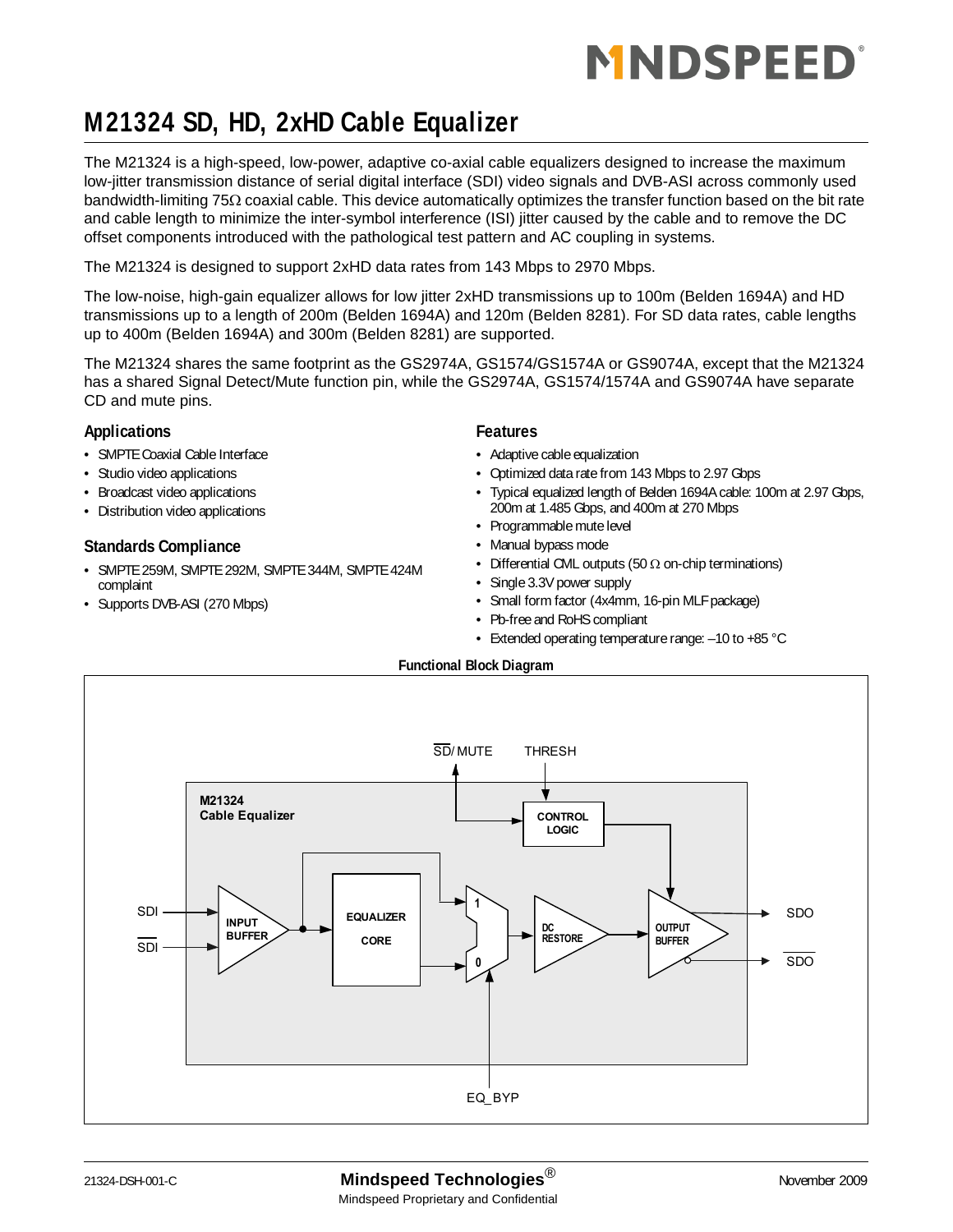### <span id="page-1-0"></span>**Ordering Information**

| Part Number | Package                                                                                                                                      | <b>Operating Data Rate</b> | <b>Operating Temperature</b> |  |  |  |  |  |
|-------------|----------------------------------------------------------------------------------------------------------------------------------------------|----------------------------|------------------------------|--|--|--|--|--|
| M21324G-13* | 16-pin MLF (RoHS compliant)                                                                                                                  | 143-2970 Mbps              | $-10$ °C to 85 °C.           |  |  |  |  |  |
|             | * Consult the price list for exact part number when ordering.                                                                                |                            |                              |  |  |  |  |  |
|             | * The letter 'G' designator after the part number indicates a RoHS-compliant package. Refer to www.mindspeed.com for additional information. |                            |                              |  |  |  |  |  |

### <span id="page-1-1"></span>**Revision History**

| <b>Revision</b> | Level       | Date          | <b>Description</b>                                                         |
|-----------------|-------------|---------------|----------------------------------------------------------------------------|
|                 | Released    | November 2009 | Updated for -13 part.                                                      |
|                 |             |               | Added marking diagram.                                                     |
|                 | Released    | August 2007   | Added $\theta_{JA}$ (Junction to Ambient Thermal Resistance) to Table 1-2. |
| А               | Preliminary | August 2007   | Preliminary Release.                                                       |

#### **M21324 Marking Diagram**

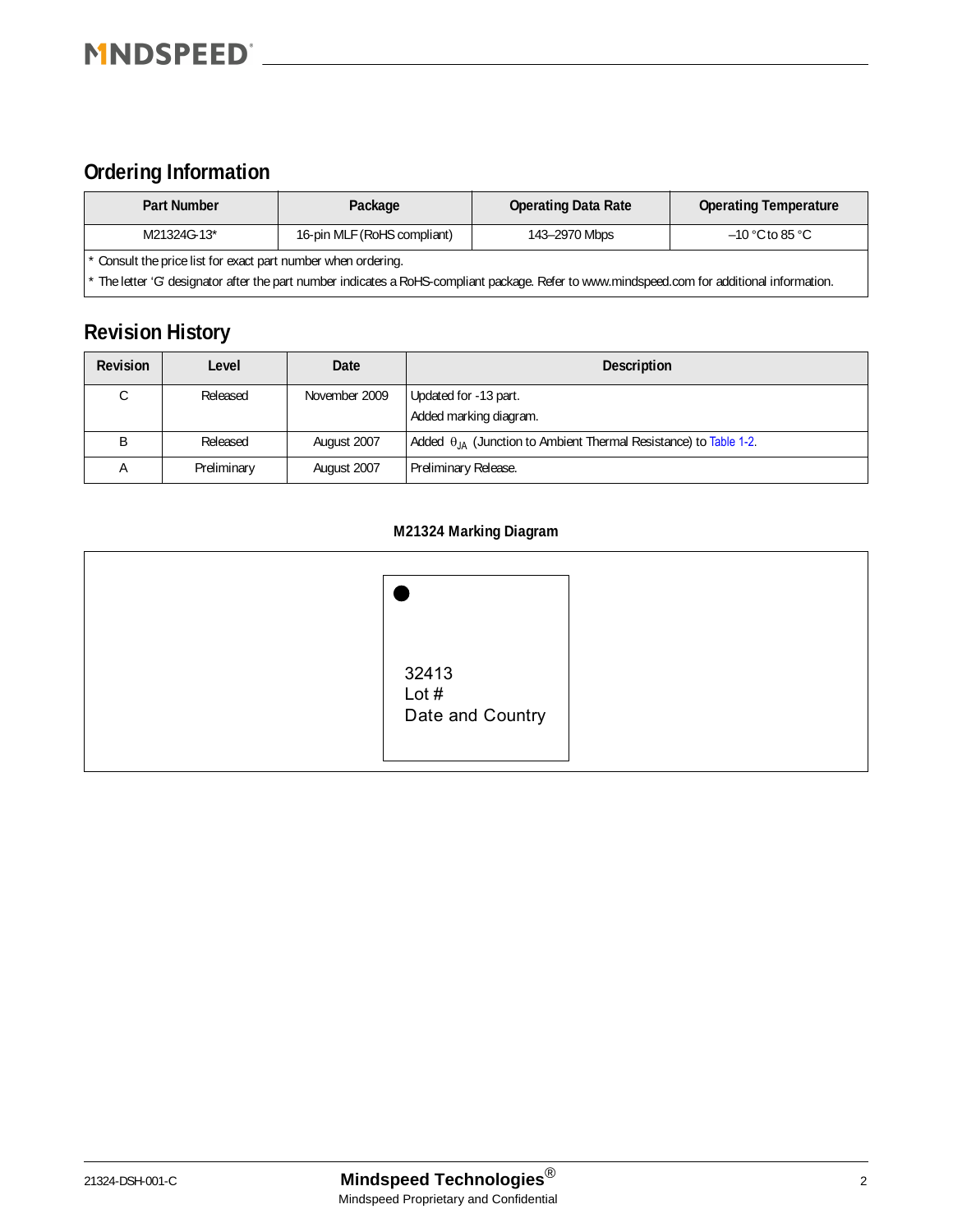

# <span id="page-2-0"></span>**Table of Contents**

| 1.0 |     |                |  |
|-----|-----|----------------|--|
|     | 1.1 |                |  |
|     | 1.2 |                |  |
|     | 1.3 |                |  |
|     | 1.4 |                |  |
|     |     | 1.4.1          |  |
|     | 1.5 |                |  |
|     |     | 1.5.1<br>1.5.2 |  |
|     |     | 1.5.3          |  |
|     | 1.6 |                |  |
|     |     | 1.6.1          |  |
| 2.0 |     |                |  |
|     | 2.1 |                |  |
|     |     | 2.1.1          |  |
|     |     | 2.1.2          |  |
|     |     | 2.1.3          |  |
|     |     | 2.1.4          |  |
|     |     | 2.1.5<br>2.1.6 |  |
|     | 2.2 |                |  |
|     |     | 2.2.1          |  |
|     |     |                |  |
|     | A.1 |                |  |
|     | A.2 |                |  |
|     |     | A.2.1          |  |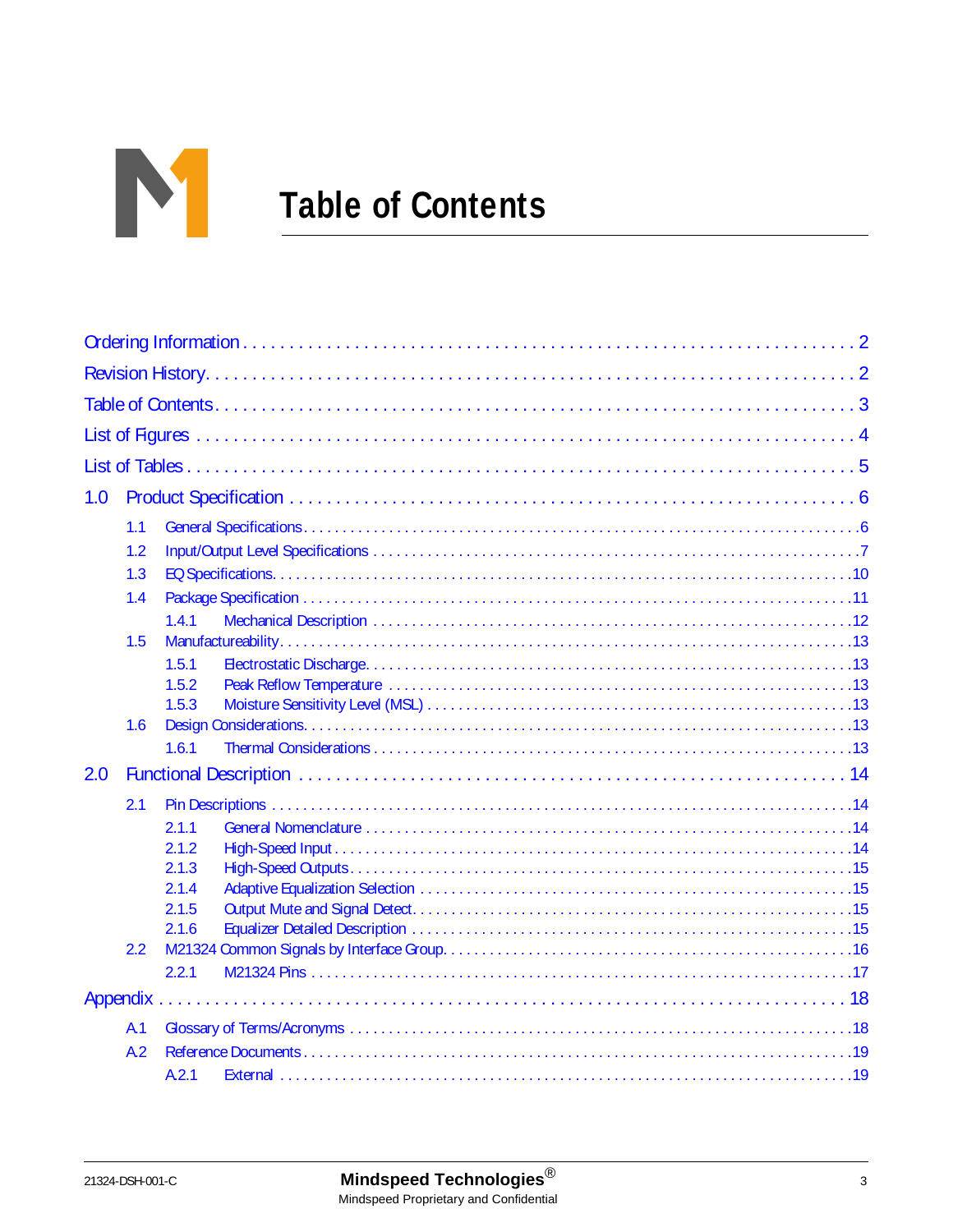

# <span id="page-3-0"></span>**List of Figures**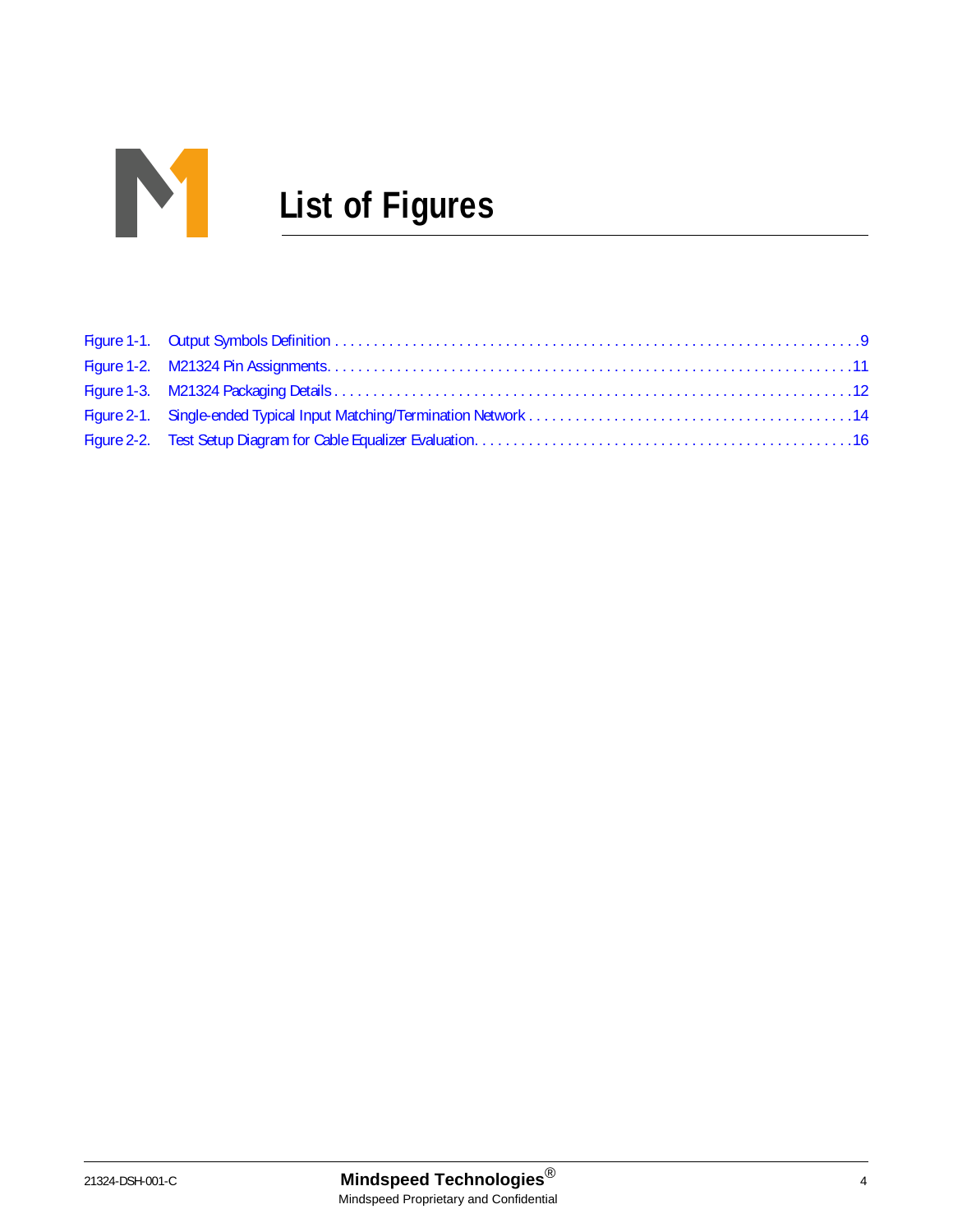<span id="page-4-0"></span>

| Table 1-1. |  |
|------------|--|
| Table 1-2. |  |
| Table 1-3. |  |
| Table 1-4. |  |
| Table 1-5. |  |
| Table 1-6. |  |
| Table 1-7. |  |
| Table 1-8. |  |
| Table 2-1. |  |
| Table 2-2. |  |
| Table 2-3. |  |
|            |  |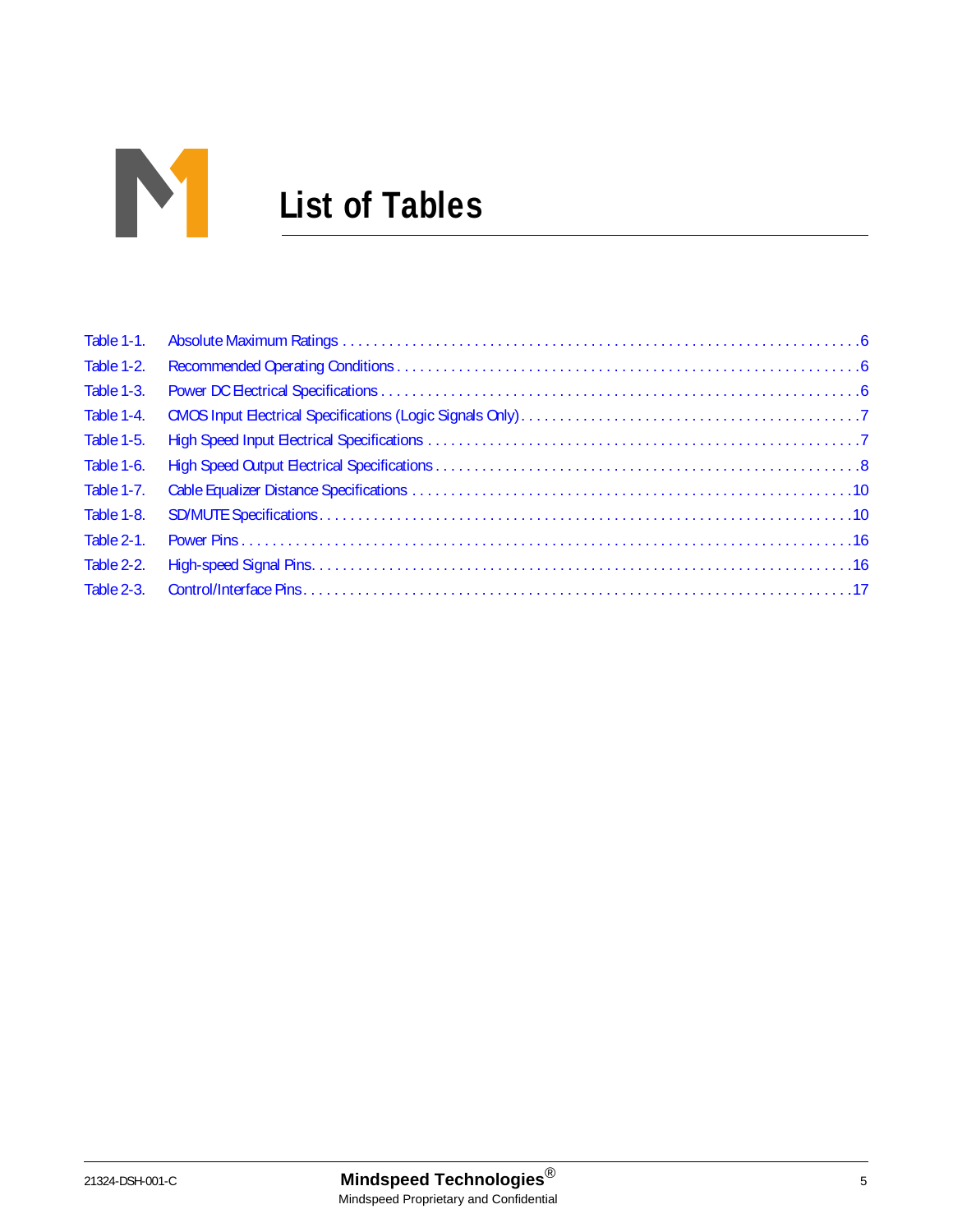<span id="page-5-1"></span>

### <span id="page-5-2"></span>**1.1 General Specifications**

<span id="page-5-3"></span>*Table 1-1. Absolute Maximum Ratings*

| Symbol                    | Parameter                     | <b>Minimum</b>  | <b>Maximum</b>  | <b>Units</b> |  |  |  |
|---------------------------|-------------------------------|-----------------|-----------------|--------------|--|--|--|
| AV <sub>DD</sub>          | Positive Supply               | $AV_{SS} - 0.5$ | $AV_{SS} + 3.6$ | $\vee$       |  |  |  |
| <b>V<sub>IOAM</sub></b>   | Any I/O pin                   | $AV_{SS}$ – 0.5 | $AVDD + 0.5$    | V            |  |  |  |
| <b>T</b> STORE            | Storage Temperature           | $-65$           | $+150$          | °C           |  |  |  |
| <b>ESD<sub>HBML</sub></b> | Human Body Model (low-speed)  | 2000            |                 | V            |  |  |  |
| <b>ESD<sub>HBMH</sub></b> | Human Body Model (high-speed) | 2000            |                 | $\vee$       |  |  |  |
| ESD <sub>CDM</sub>        | Charge Device Model           | 500             |                 | V            |  |  |  |
| <b>NOTE:</b>              |                               |                 |                 |              |  |  |  |
|                           | No Damage.                    |                 |                 |              |  |  |  |

#### <span id="page-5-4"></span><span id="page-5-0"></span>*Table 1-2. Recommended Operating Conditions*

| Symbol                     | Parameter                                        | <b>Notes</b> | <b>Minimum</b> | <b>Typical</b> | Maximum | <b>Units</b> |  |
|----------------------------|--------------------------------------------------|--------------|----------------|----------------|---------|--------------|--|
| AV <sub>DD</sub>           | Supply Voltage                                   |              | $-5$           | 3.3            | $+5$    | %            |  |
| Т <sub>АМВ</sub>           | Ambient Temperature                              |              | $-10$          |                | $+85$   | °C           |  |
| $\theta_{JA}$              | Junction to Ambient Thermal Resistance           | 1, 2         |                | 44.5           |         | °C/W         |  |
| <b>NOTES:</b>              |                                                  |              |                |                |         |              |  |
| 1.                         | Mounted on multi layer board ( $\geq 4$ layers). |              |                |                |         |              |  |
| Airflow = $0.0$ m/s.<br>2. |                                                  |              |                |                |         |              |  |

#### <span id="page-5-5"></span>*Table 1-3. Power DC Electrical Specifications*

| Symbol                | Parameter                                                                                         | <b>Notes</b> | <b>Minimum</b> | <b>Typical</b> | Maximum | <b>Units</b> |
|-----------------------|---------------------------------------------------------------------------------------------------|--------------|----------------|----------------|---------|--------------|
| Total I <sub>DD</sub> | Supply Current                                                                                    |              |                | 70             | 90      | mA           |
| P <sub>DISS</sub>     | Total Power Dissipation (@3.3V)                                                                   | 1, 2, 3      |                | 230            | 312     | mW           |
| <b>NOTES:</b>         |                                                                                                   |              |                |                |         |              |
| 1.                    | Specified at recommended operating conditions—see Table 1-2.                                      |              |                |                |         |              |
| 2.                    | Includes on-chip power dissipation as well as off-chip power dissipated by termination resistors. |              |                |                |         |              |
| 3.                    | Typical calculated at nominal supply voltage, maximum calculated at nominal supply voltage + 5%.  |              |                |                |         |              |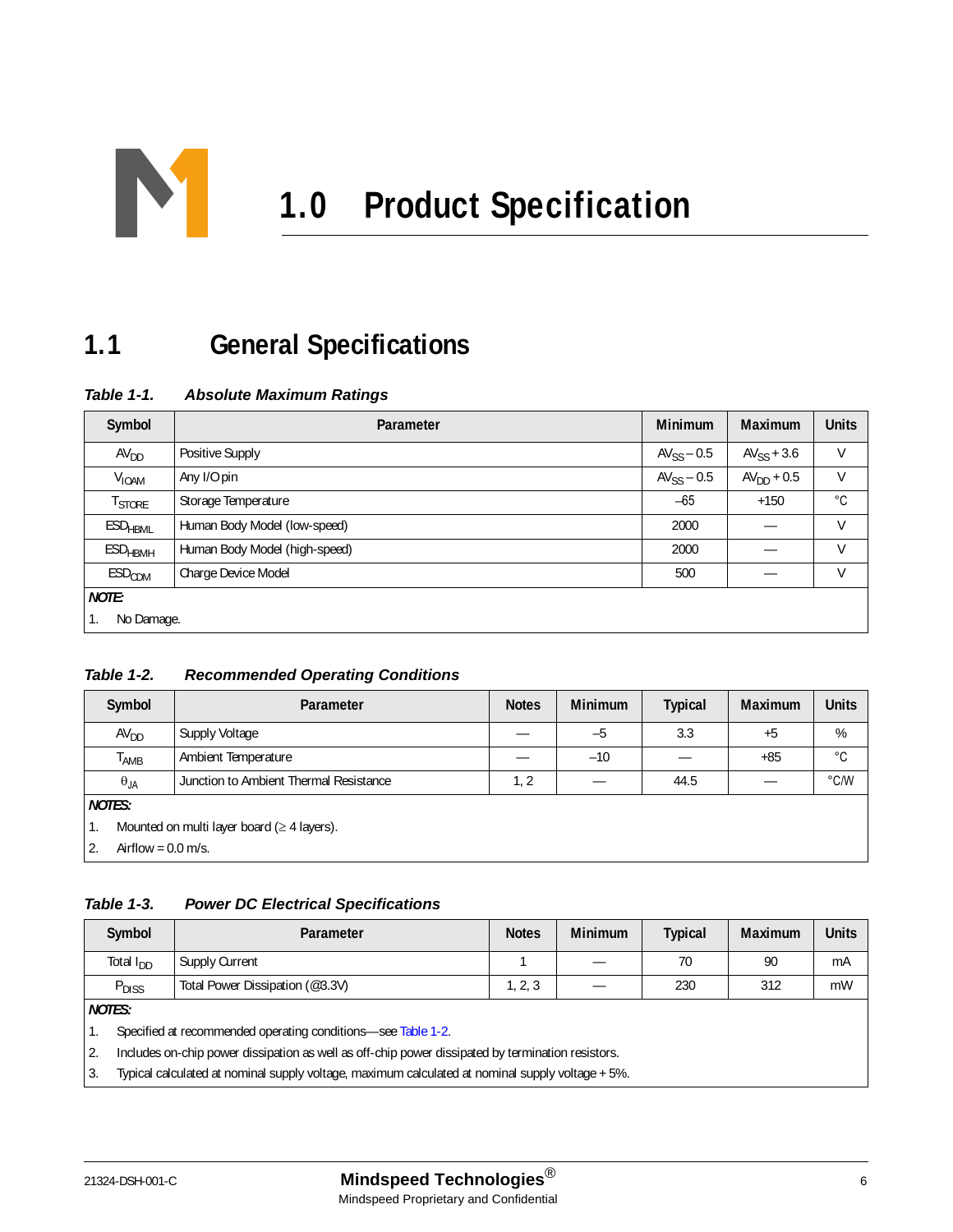### MNDSPEED <u>Section and the section of the section</u>

### <span id="page-6-0"></span>**1.2 Input/Output Level Specifications**

#### <span id="page-6-3"></span><span id="page-6-1"></span>*Table 1-4. CMOS Input Electrical Specifications (Logic Signals Only)*

| Symbol          | Parameter                                                                                     | <b>Notes</b> | <b>Minimum</b>     | Typical | <b>Maximum</b>     | <b>Units</b> |  |  |
|-----------------|-----------------------------------------------------------------------------------------------|--------------|--------------------|---------|--------------------|--------------|--|--|
| V <sub>IH</sub> | Input Logic High Voltage                                                                      |              | $0.75 \times AVDD$ |         | $AV_{DD} + 0.3$    |              |  |  |
| $V_{IL}$        | Input Logic Low Voltage                                                                       |              | 0                  |         | $0.25 \times AVDD$ |              |  |  |
| ЧH              | Input Current (logic high)                                                                    |              | $-100$             |         | 100                | μA           |  |  |
| կլ              | Input Current (logic low)                                                                     |              | $-100$             |         | 100                | μA           |  |  |
| <b>NOTE:</b>    |                                                                                               |              |                    |         |                    |              |  |  |
|                 | Specified at recommended operating conditions—see Table 1-2. Spec is for a max load of 20 pF. |              |                    |         |                    |              |  |  |

<span id="page-6-2"></span>*Table 1-5. High Speed Input Electrical Specifications*

| Symbol           | Parameter                                 | <b>Notes</b> | <b>Minimum</b> | <b>Typical</b> | <b>Maximum</b> | <b>Units</b> |
|------------------|-------------------------------------------|--------------|----------------|----------------|----------------|--------------|
| $DR_{IN}$        | Input Bit Rate                            |              | 143            |                | 2970           | <b>Mbps</b>  |
| $V_{ID}$         | Input Voltage Range with 0m of cable, p-p | 1, 5         | 700            | 800            | 1200           | mV           |
| V <sub>ICM</sub> | Input Common-Mode Voltage                 | 1, 4         |                | 2.75           |                | V            |
| $C_{IN}$         | Input capacitance                         | 1, 4         |                | 0.5            |                | рF           |
| $R_{IN}$         | Input resistance                          | 1, 4         |                | 1.6            |                | $k\Omega$    |
| $S_{11}$         | Input Return Loss (5 MHz to 1.5 GHz)      | 1, 2, 3      | 20             | 30             |                | dB           |
|                  | Input Return Loss (1.5 GHz to 3 GHz)      | 1, 2, 3      |                | 13             |                | dB           |
|                  |                                           |              |                |                |                |              |

*NOTES:*

1. Specified at recommended operation conditions—see [Table 1-2.](#page-5-4)

2. Using the recommended input termination shown in [Figure 2-1.](#page-13-5)

3. Measured single ended.

4. Guaranteed by design.

5. This is also the recommended cable launch level (far end).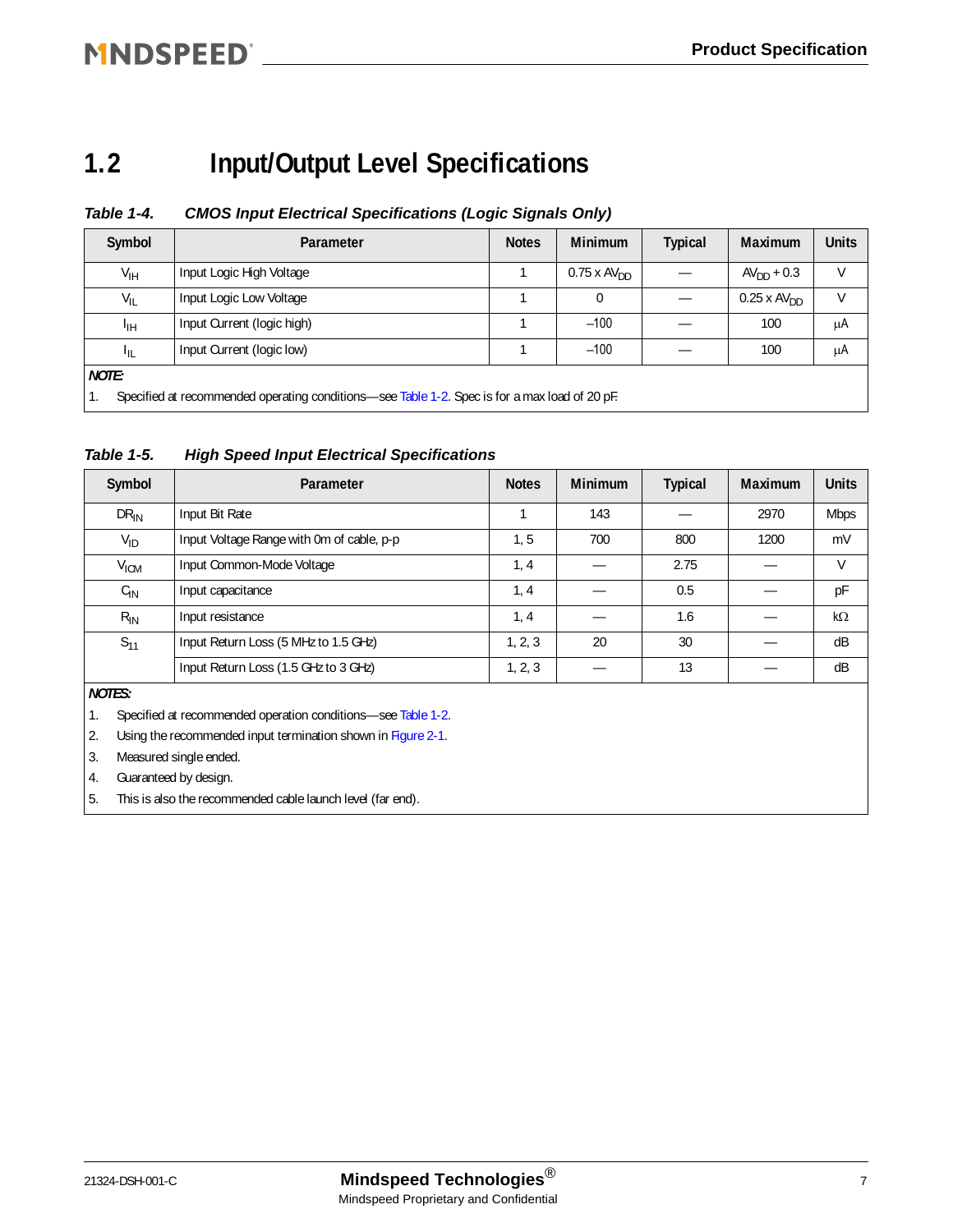## MNDSPEED®

| Symbol           | Parameter                                                  | <b>Notes</b> | <b>Minimum</b> | <b>Typical</b>    | <b>Maximum</b> | <b>Units</b> |
|------------------|------------------------------------------------------------|--------------|----------------|-------------------|----------------|--------------|
| $t_r/t_f$        | Rise/Fall Time (20%-80%)                                   | 1, 2, 7      |                | 100               | 120            | ps           |
| $t_r/t_{fmm}$    | Rise/Fall Time Mismatch                                    | 1, 2, 7      |                |                   | 30             | ps           |
| DCD <sub>O</sub> | Duty Cycle Distortion (DCD)                                | 1, 2, 5, 6   |                | $\Omega$          | 15             | ps           |
| $V_{OD}$         | Differential Output Voltage p-p                            | 1, 3         | 600            | 750               | 950            | mV           |
| $V_{OCM}$        | Common mode Voltage                                        | 1, 3, 4      |                | $AV_{DD} - 0.205$ |                | V            |
| $Z_0$            | Internal Output Termination Resistance to AV <sub>DD</sub> |              | 40             | 50                | 60             | Ω            |
|                  |                                                            |              |                |                   |                |              |

#### <span id="page-7-0"></span>*Table 1-6. High Speed Output Electrical Specifications*

*NOTES:*

1. Specified at recommended operation conditions—see [Table 1-2.](#page-5-4)

2. With 100Ω differential termination.

3. With  $50\Omega$  to AV<sub>DD</sub> termination.

4. Outputs DC-coupled.

5. Duty Cycle Distortion (DCD) is defined as the difference in the intrinsic jitter at the 50% voltage level and the intrinsic jitter at the rising/falling edge crossing point. If the rising/falling edge crossing point is at the 50% voltage level, then DCD = 0.

6. Measured with a 1010 pattern.

7. Measured with a PRBS23 pattern.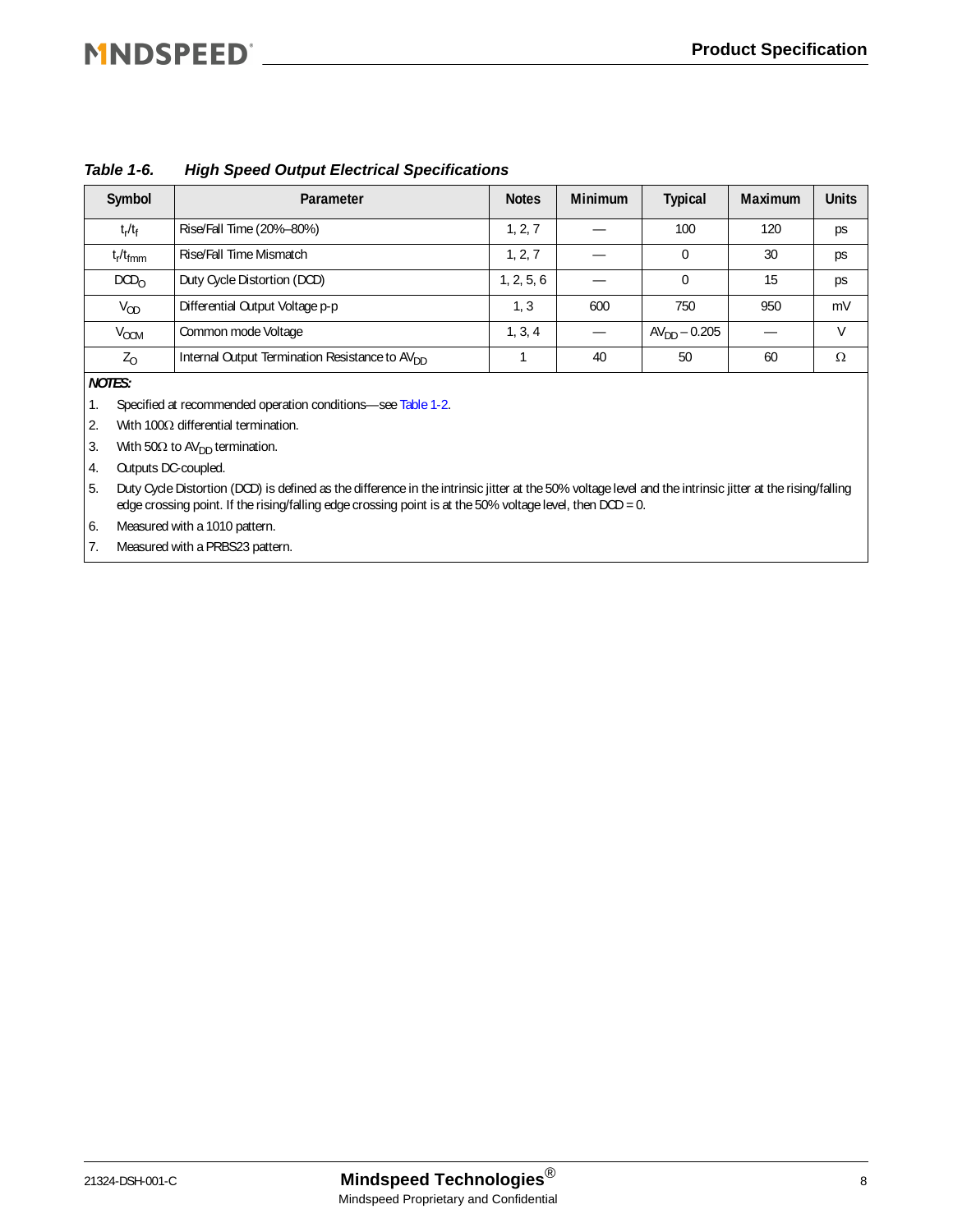### MNDSPEED® NORTH PRODUCED A SERVICED AND THE RESIDENCE OF A SERVICED AND THE RESIDENCE OF A SERVICE OF A SERVICE

<span id="page-8-0"></span>*Figure 1-1. Output Symbols Definition*

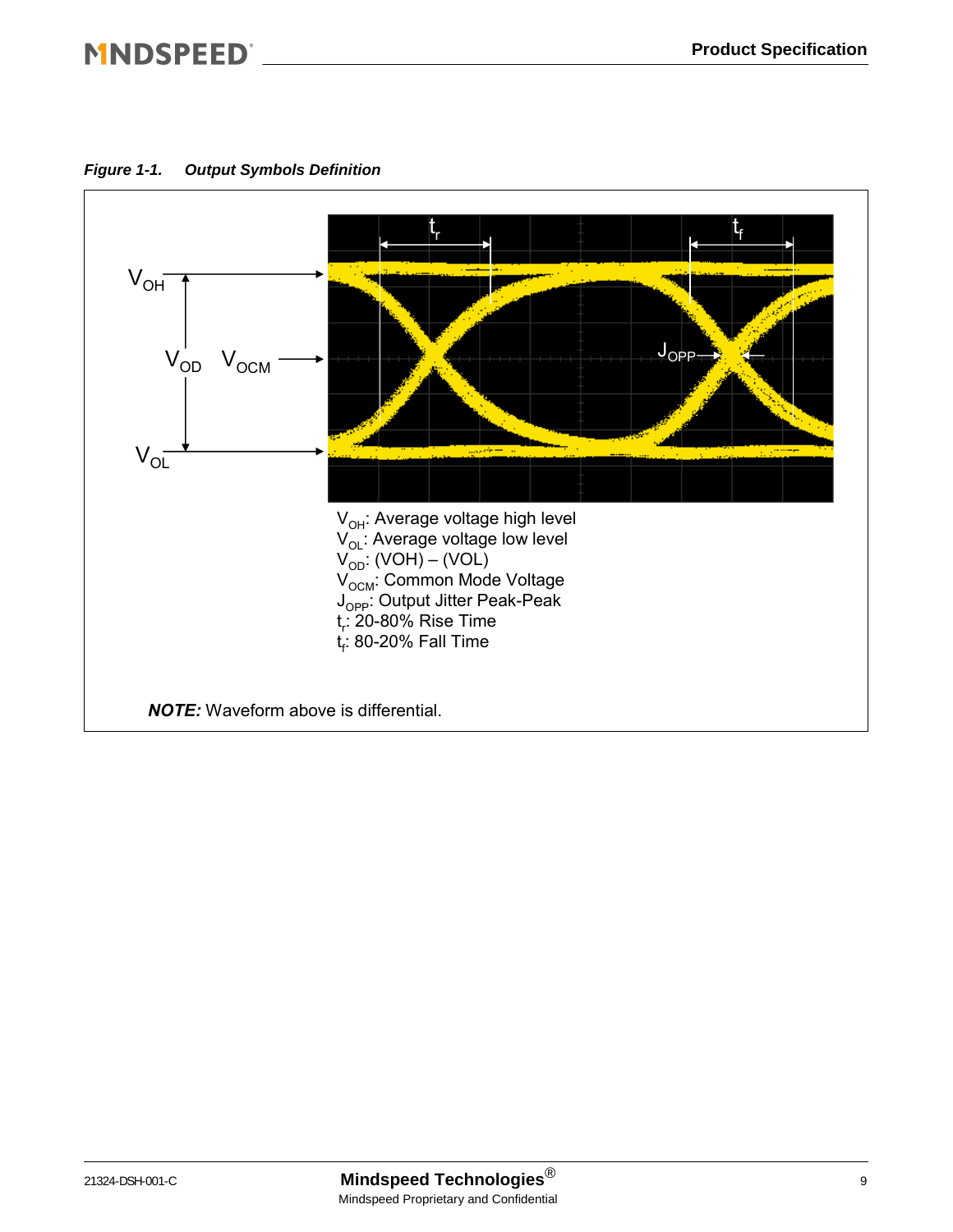### MNDSPEED®

### <span id="page-9-0"></span>**1.3 EQ Specifications**

#### <span id="page-9-1"></span>*Table 1-7. Cable Equalizer Distance Specifications*

| Symbol              | Parameter        | <b>Conditions</b> | <b>Notes</b> | <b>Minimum</b> | <b>Typical</b> | <b>Maximum</b> | <b>Units</b> |
|---------------------|------------------|-------------------|--------------|----------------|----------------|----------------|--------------|
| LEN <sub>SD</sub>   | Max Cable Length | Belden 1694A      | 1, 4         |                | 400            |                | m            |
|                     | Max Cable Length | Belden 8281       | 1, 4         |                | 300            |                | m            |
| LEN <sub>HD</sub>   | Max Cable Length | Belden 1694A      | 2, 6         |                | 200            |                | m            |
|                     | Max Cable Length | Belden1694A       | 2, 5         |                | 140            |                | m            |
|                     | Max Cable Length | Belden 8281       | 2, 5         |                | 120            |                | m            |
| LEN <sub>2xHD</sub> | Max Cable Length | Belden 1694A      | 3, 7         |                | 100            |                | m            |

#### *NOTES:*

Entire table specified at recommended operating conditions—see [Table 1-2](#page-5-4).

- 1. Data Rate = 270 Mbps.
- 2. Data Rate = 1485 Mbps.
- 3. Data Rate = 2970 Mbps.
- 4. Error Free with timing Jitter typically = 0.2 UI, pathological pattern.
- 5. Error Free with alignment Jitter typically = 0.25 UI, pathological pattern.
- 6. Error Free with alignment jitter typically = 0.3 UI, pathological pattern.
- 7. Error Free with alignment Jitter typically = 0.35 UI, pathological pattern.

#### <span id="page-9-2"></span>*Table 1-8. SD/MUTE Specifications*

| Symbol                                                      | Parameter                                     | <b>Notes</b> | <b>Minimum</b> | <b>Typical</b>        | Maximum | <b>Units</b> |
|-------------------------------------------------------------|-----------------------------------------------|--------------|----------------|-----------------------|---------|--------------|
| V <sub>MUTLO</sub>                                          | Output voltage when input signal detected     |              |                | $0.16 \times AV_{DD}$ |         |              |
| $V_{MUT HI}$                                                | Output voltage when input signal not detected |              |                | $0.95 \times AV_{DD}$ |         |              |
| <b>NOTE:</b>                                                |                                               |              |                |                       |         |              |
| Specified at recommended operating condition-see Table 1-2. |                                               |              |                |                       |         |              |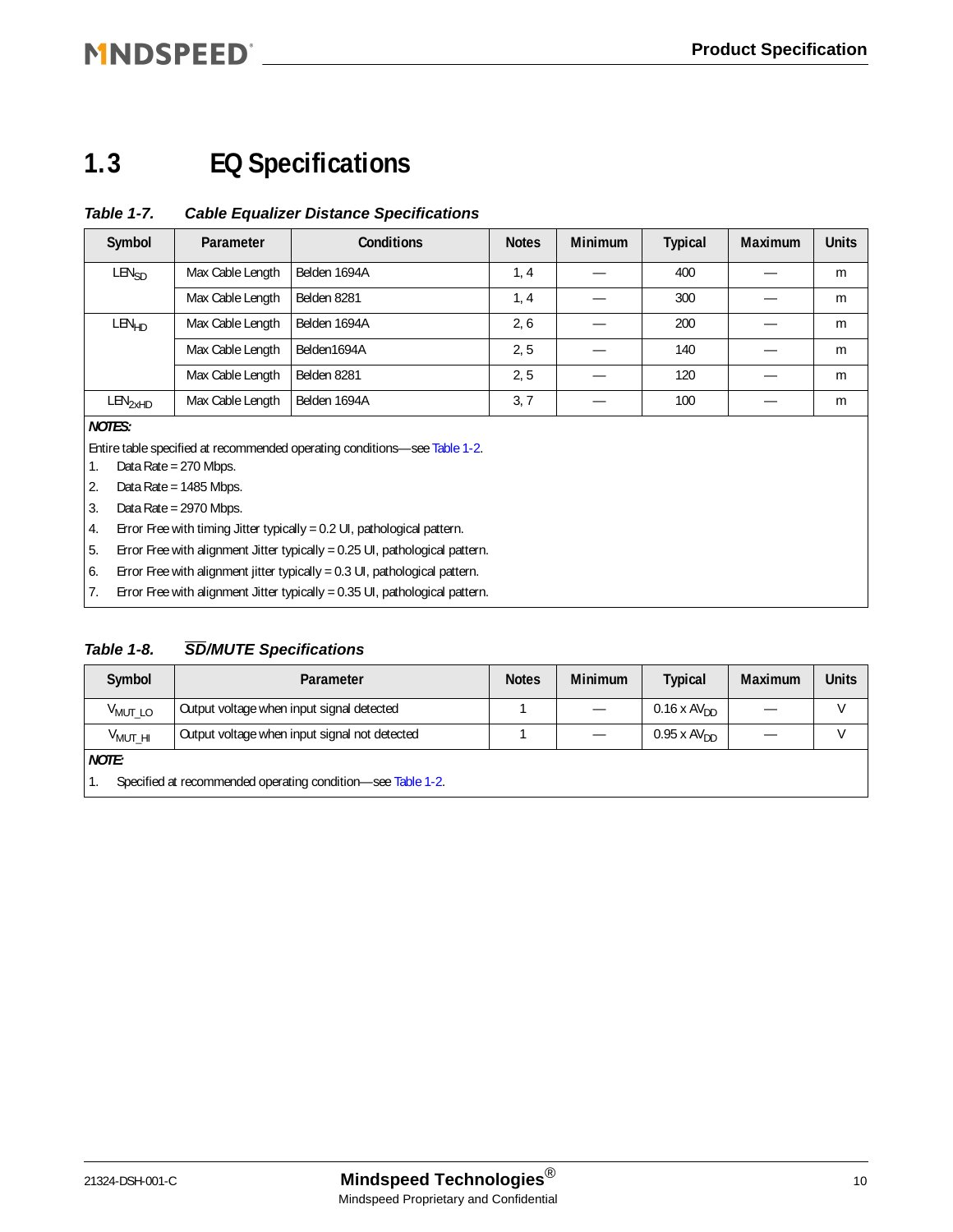### <span id="page-10-0"></span>**1.4 Package Specification**

The pin assignment is illustrated in [Figure 1-2.](#page-10-1) The M21324 package is RoHS compliant. This package is backwards compatible with the standard soldering techniques as defined in JEDEC-STD-020C (SnPb Process).

<span id="page-10-1"></span>

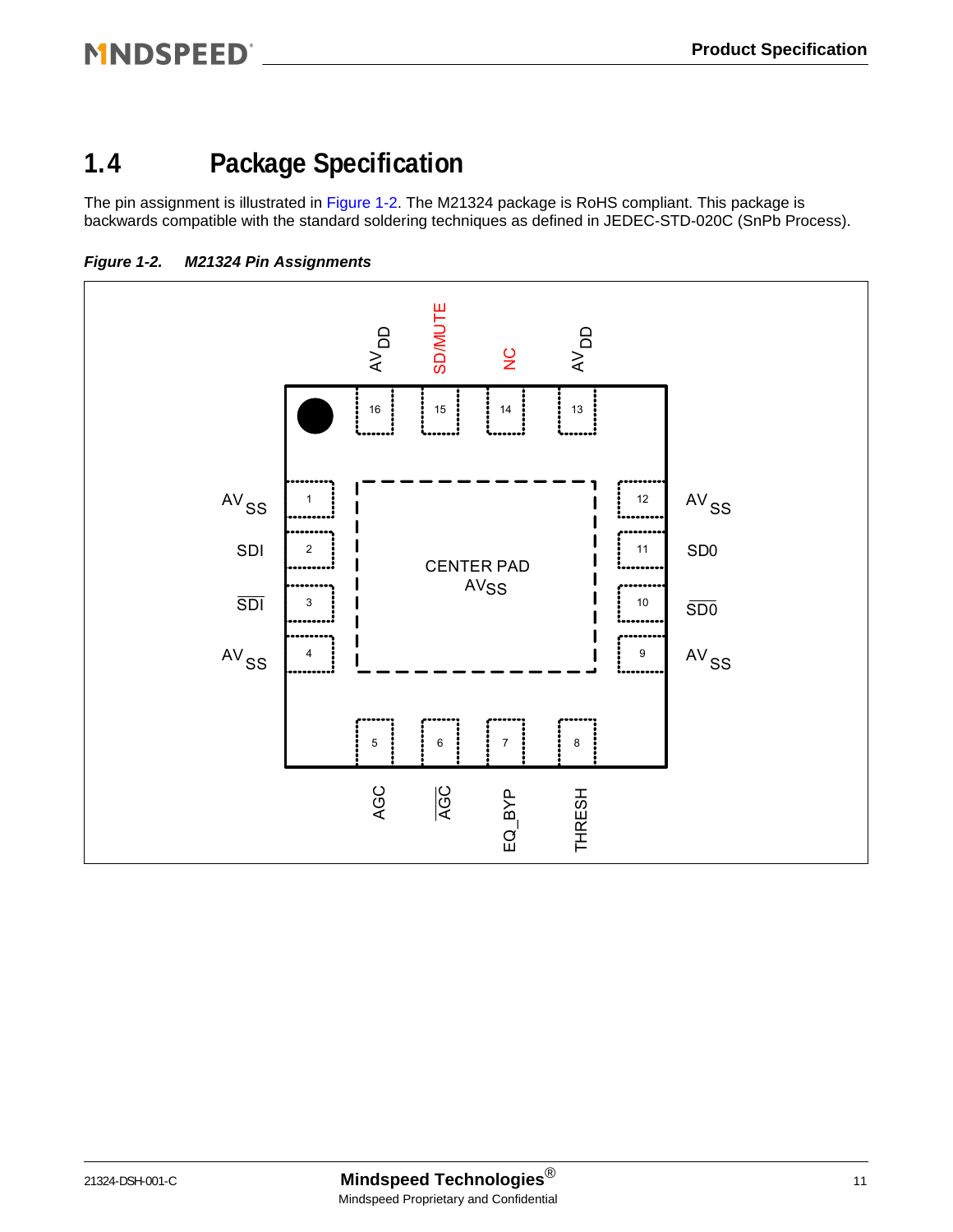### <span id="page-11-0"></span>**1.4.1 Mechanical Description**

The package for the M21324 is illustrated in [Figure 1-3](#page-11-1) below.

<span id="page-11-1"></span>



Please see Amkor's Application Note for PCB footprint (referenced in the [Section A.2.1](#page-18-2)).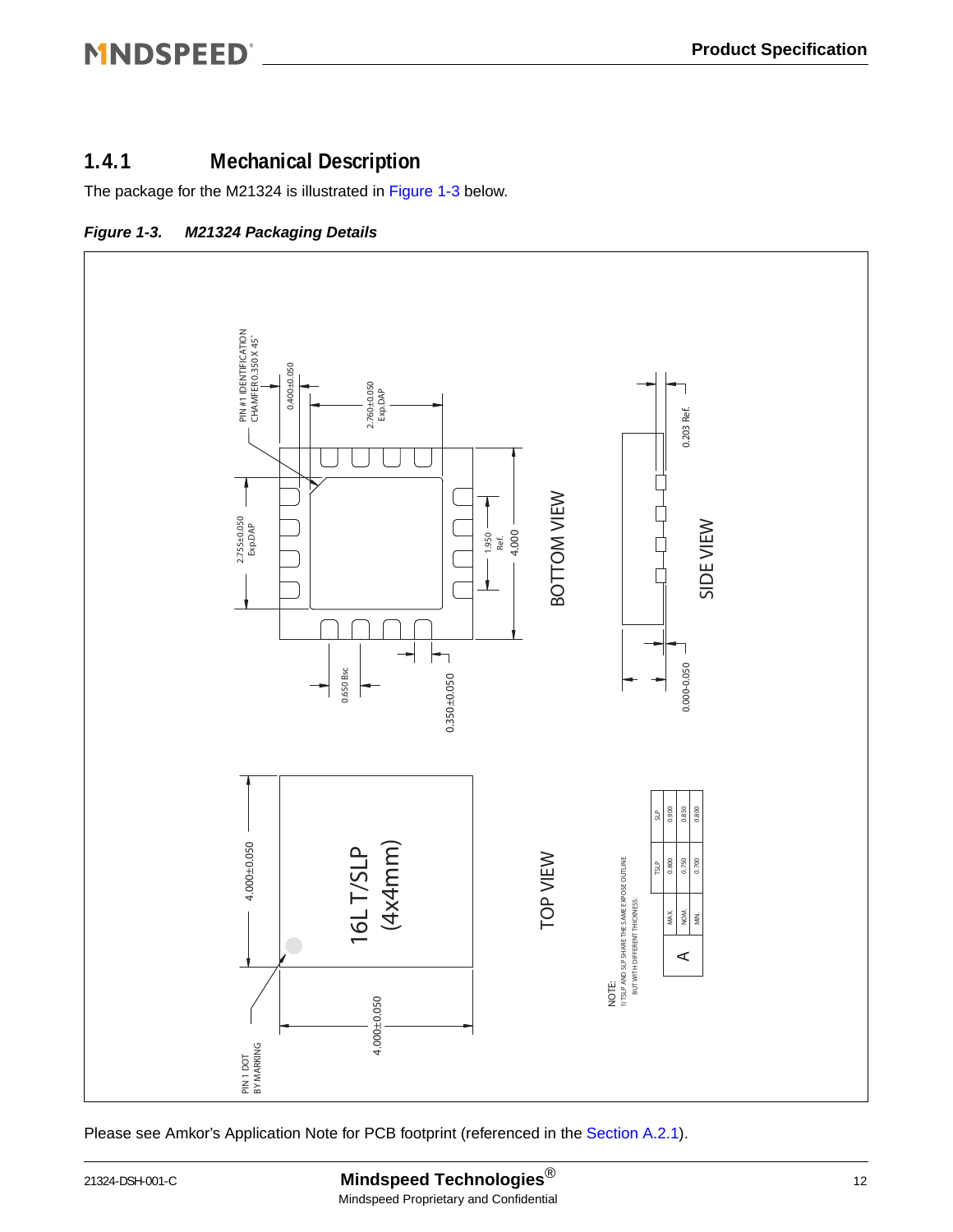### <span id="page-12-0"></span>**1.5 Manufactureability**

The values shown in this section may change; however, these are standard requirements.

#### <span id="page-12-1"></span>**1.5.1 Electrostatic Discharge**

Tested per JESD22-A114. This device passes 2000V of ESD Human Body Model (HBM) testing. Tested per JESD22-C101. This device passes 500V of ESD Charged Device Model (CDM) testing. Tested per EIA/JESD78. This device passes 150mA of trigger current at 85°C during Latchup testing.

#### <span id="page-12-2"></span>**1.5.2 Peak Reflow Temperature**

M21324G (RoHS compliant package): Peak reflow temperature is 260°C per JEDEC standards.

#### <span id="page-12-3"></span>**1.5.3 Moisture Sensitivity Level (MSL)**

All versions of this device (Std Pb-type and RoHS compliant packages) are Moisture Sensitivity Level (MSL) 3 per J-STD-020B and J-STD-033.

### <span id="page-12-4"></span>**1.6 Design Considerations**

See Digital Video Interfacing Application Note (212xx-APP-001-A) for guidance on the following:

- Component Placement and Layout
- Routing Considerations

#### <span id="page-12-5"></span>**1.6.1 Thermal Considerations**

The M21324 consumes less power than legacy devices, therefore they will contribute less thermal energy and should result in a lower operating temperature.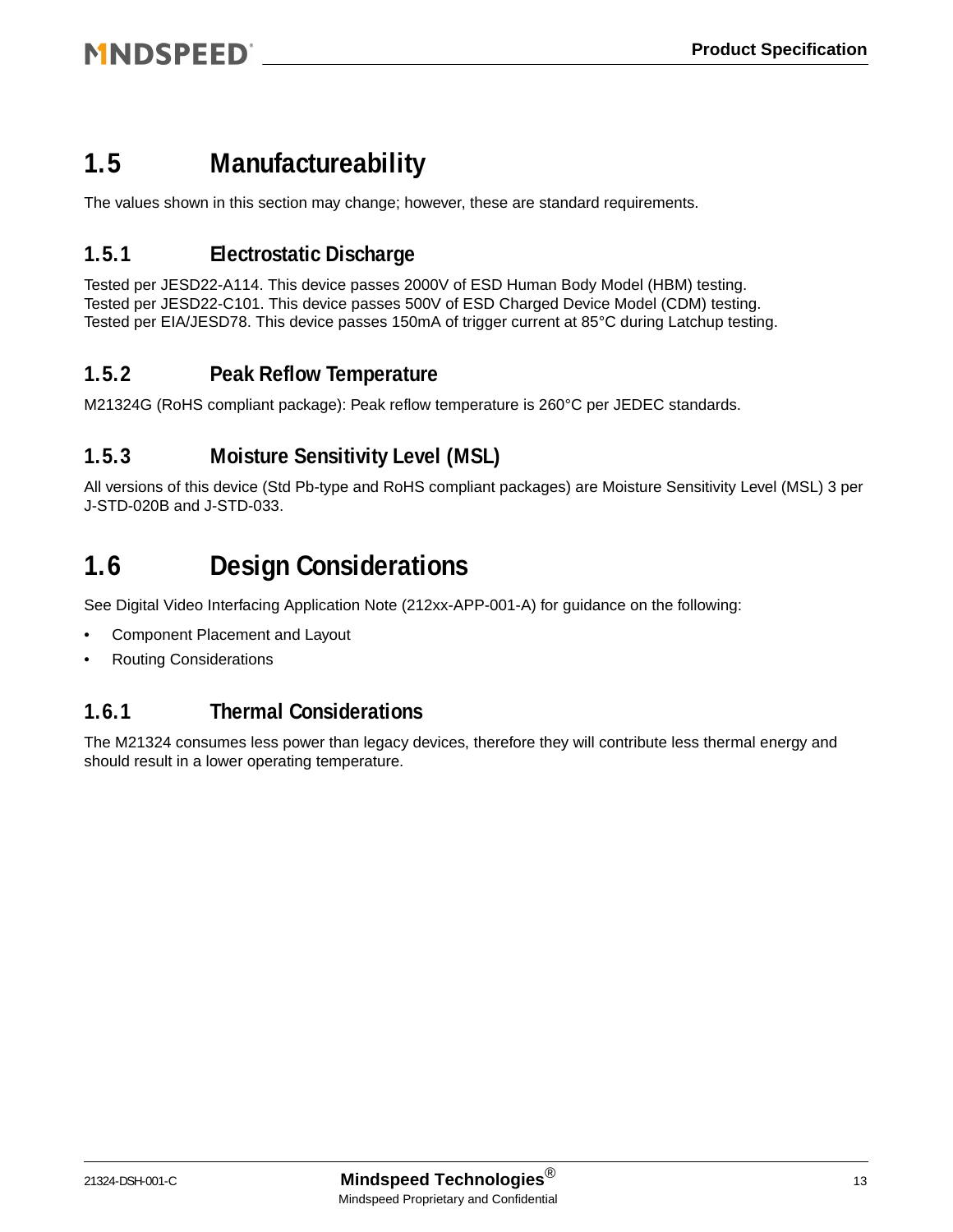<span id="page-13-0"></span>

### <span id="page-13-1"></span>**2.1 Pin Descriptions**

#### <span id="page-13-2"></span>**2.1.1 General Nomenclature**

Throughout this data sheet, physical pins will be denoted in **BOLD** print.

#### <span id="page-13-3"></span>**2.1.2 High-Speed Input**

Digital video coaxial cables are AC-coupled to the high-speed low-noise inputs, **SDI/SDI**, which, are designed to operate in both the single-ended or differential mode. The typical application is single-ended into the non-inverting **SDI** input with the inverting **SDI** input biased to match the bias on the input used.

The M21324 does not contain any internal input terminations and require both external input termination as well as the matching circuit to exceed the SMPTE input return loss specifications. The package and IC design of the M21324 has been optimized for high-speed performance, allowing them to exceed the SD/HD SMPTE return loss spec by 5 dB to 10 dB, using the recommended external matching/termination network and commonly employed right-angle, through-hole, or vertical mount 75Ω BNC connectors. For non-inverting single-ended operation, the recommended input circuit is shown in [Figure 2-1.](#page-13-4) For differential operation, the matching/termination circuit on **SDI** should be duplicated on **SDI**. The internal pull ups automatically bias **SDI/SDI** for proper AC coupled operation.



<span id="page-13-5"></span><span id="page-13-4"></span>*Figure 2-1. Single-ended Typical Input Matching/Termination Network*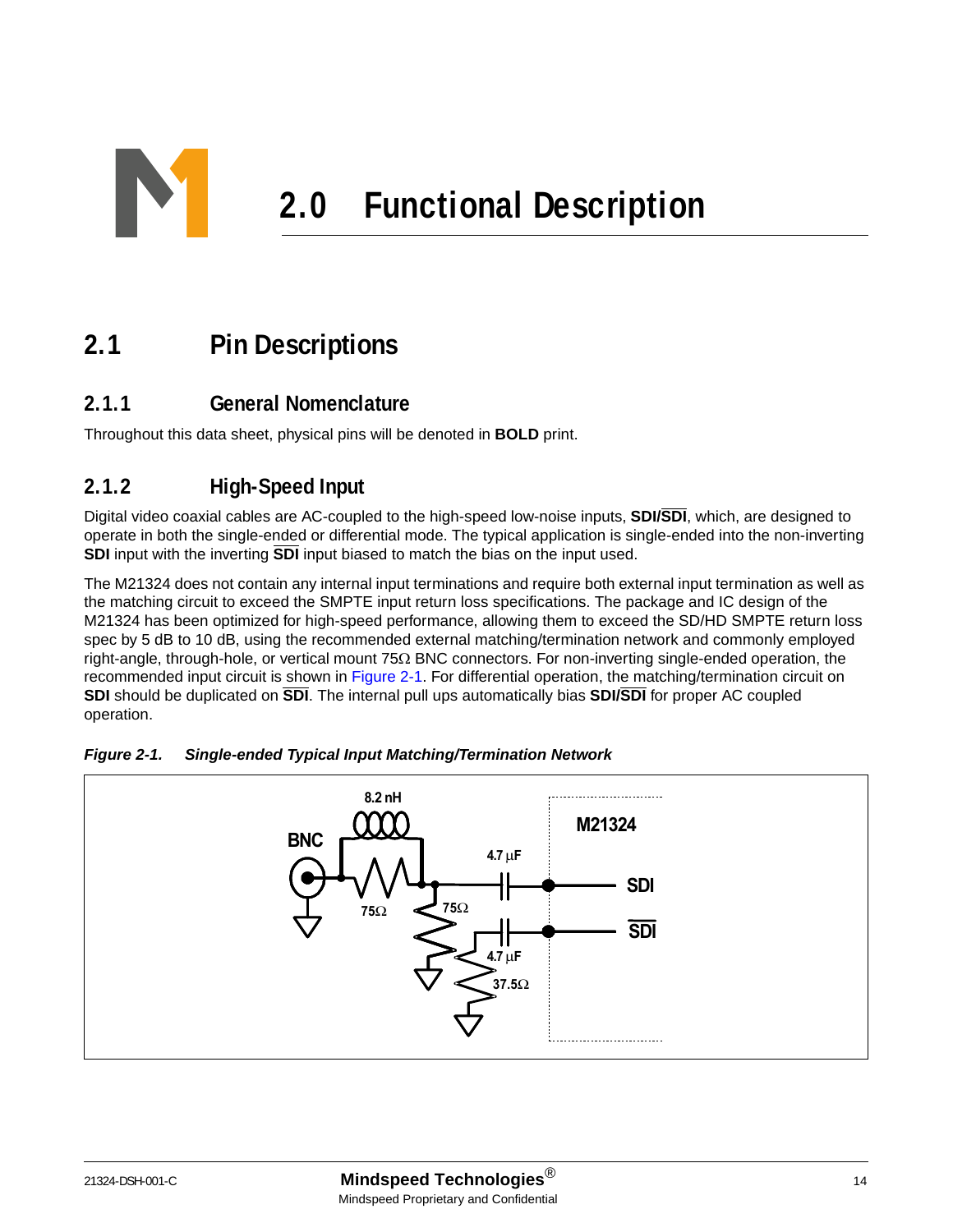#### <span id="page-14-0"></span>**2.1.3 High-Speed Outputs**

The high-speed differential outputs after equalization are made available on the **SDO/SDO** pins. The output swing and common-mode is compatible with the GS2974/GS2974A, GS1574/GS1574A and GS9074A.

#### <span id="page-14-1"></span>**2.1.4 Adaptive Equalization Selection**

In typical operation, the adaptive equalization is enabled with **EQ\_BYP** = Low; however, with **EQ\_BYP** = High, the adaptive equalization and DC restore circuit is bypassed and the input is fed directly to the output.

#### <span id="page-14-2"></span>**2.1.5 Output Mute and Signal Detect**

When configured as an input by forcing a voltage on **SD/MUTE** = High (Vdd), the output of the M21324 will be inhibited at logic low (outputs muted). When  $\overline{SD/MUTE}$  = Low (Vss), the output is never muted and the programmable cable length based mute function is disabled.

When tied to a high-impedance input or left floating, the programmable inhibit based on cable length is enabled and the pin is defined as an LOS output (logic). In the event of an LOS, the output is muted. The inhibit threshold is set with an analog voltage applied to the **THRESH** input pin, this threshold will depend on cable type (e.g. Belden 1694A or 8281). To achieve maximum cable length equalization, the **THRESH** pin should be left open. Decoupling capacitors should be used between the **THRESH** pin and GND.

#### <span id="page-14-3"></span>**2.1.6 Equalizer Detailed Description**

The basic equalizer design consists of interlaced stages of gain and equalization to maximize both the overall equalization gain as well as the input sensitivity for maximum performance with minimum jitter. In order to achieve maximum distance at 270 Mbps, 1485 Mbps and 2970 Mbps with Belden 1694A, the overall equalizer block has over 50 dB of broadband signal boost and maintains an input sensitivity of approximately 10 mV. Using a highperformance silicon process, high gain-bandwidth products are achieved allowing for high-performance, wide dynamic range design with minimum power dissipation.

Since signals are launched with different SMPTE specified rise and fall times which can vary substantially (especially at the receive end after going though a wide dynamic range of valid cable lengths) the equalization routine determines both the bit rate and the resultant signal HF attenuation as opposed to just looking at the launch edge rates. By determining both sets of conditions, it is possible to optimize the equalizer for the different rates. For example, the M21324 maintains the same maximum cable length as optimized SD only equalizers. An SD signal through a short cable can have the same edge rate as a HD signal through a long cable; yet, both conditions require different levels of equalization as well as different optimized inverse-transfer functions. The advanced equalization technology can make the distinction between the two cases for optimal performance. This also leads to proper mute threshold (**THRESH**) that is independent of the bit rate.

In order to accommodate both the SMPTE worst case equalizer pathological patterns as well as some customer derived worst case DC offset patterns, a high-gain slicer is included in the signal path to correct for any eyecrossing wander due to AC coupling of the input. [Figure 2-2](#page-15-1) shows the test setup used by Mindspeed to evaluate the performance of the M21324.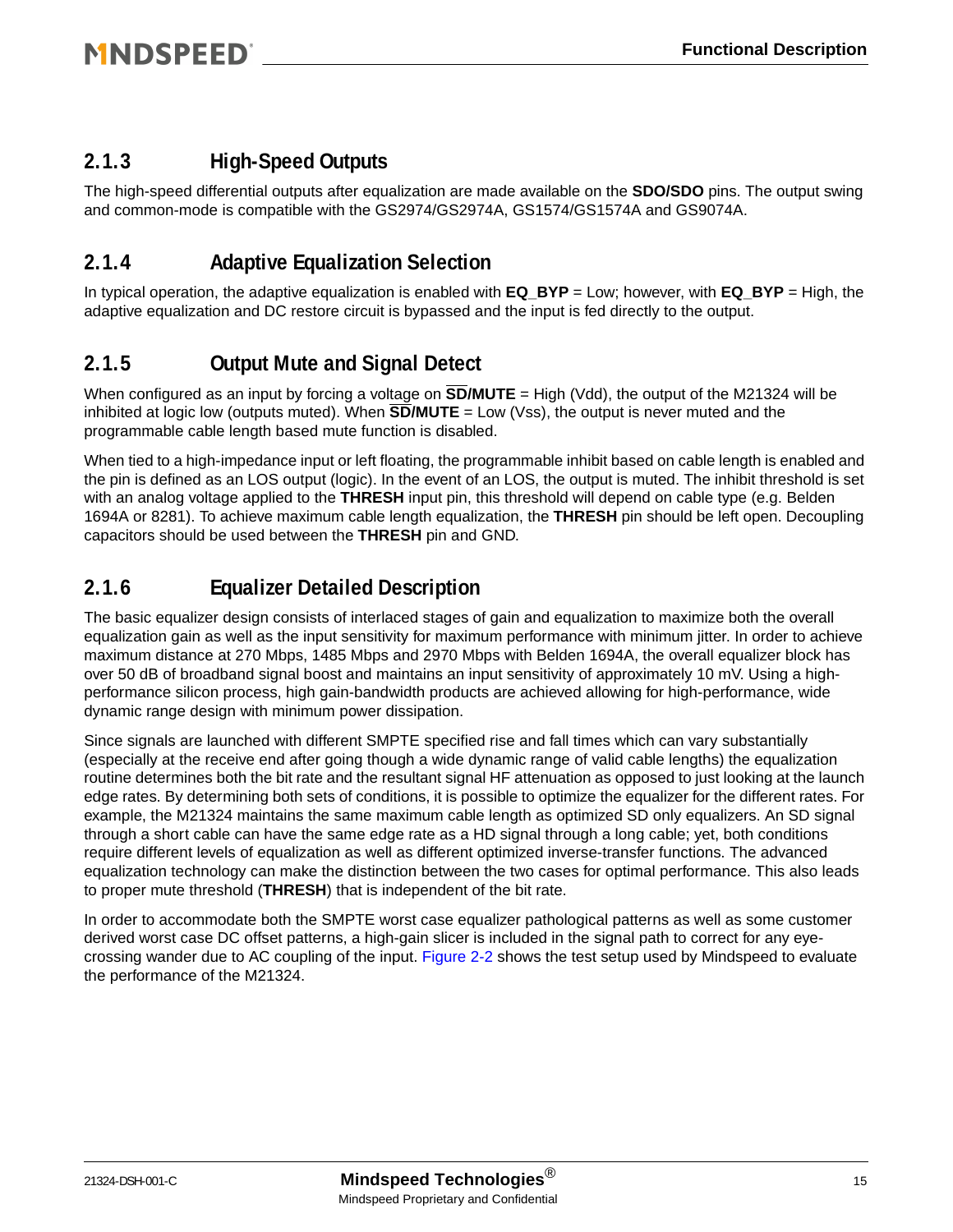#### <span id="page-15-1"></span>*Figure 2-2. Test Setup Diagram for Cable Equalizer Evaluation*



### <span id="page-15-0"></span>**2.2 M21324 Common Signals by Interface Group**

#### <span id="page-15-2"></span>*Table 2-1. Power Pins*

| <b>Pin Name</b>        | <b>Pin Number</b> | <b>Function</b>        | <b>Type</b> |
|------------------------|-------------------|------------------------|-------------|
| <b>AV<sub>SS</sub></b> | 1, 4, 9, 12       | Ground                 | Power       |
| AV <sub>DD</sub>       | 13, 16            | <b>Positive Supply</b> | Power       |
| <b>Center Pad</b>      | —                 | Chip Ground            | Power       |

#### <span id="page-15-3"></span>*Table 2-2. High-speed Signal Pins*

| Pin Name | <b>Pin Number</b> | <b>Function</b>                                                         | Type                    |  |
|----------|-------------------|-------------------------------------------------------------------------|-------------------------|--|
| SDI/SDI  | 2, 3              | Non-inverting and Inverting Serial Data Input to the adaptive equalizer | I-AC coupled high speed |  |
| SDO/SDO  | 11, 10            | Non-inverting and Inverting Differential Serial Data Output             | O-High speed CML        |  |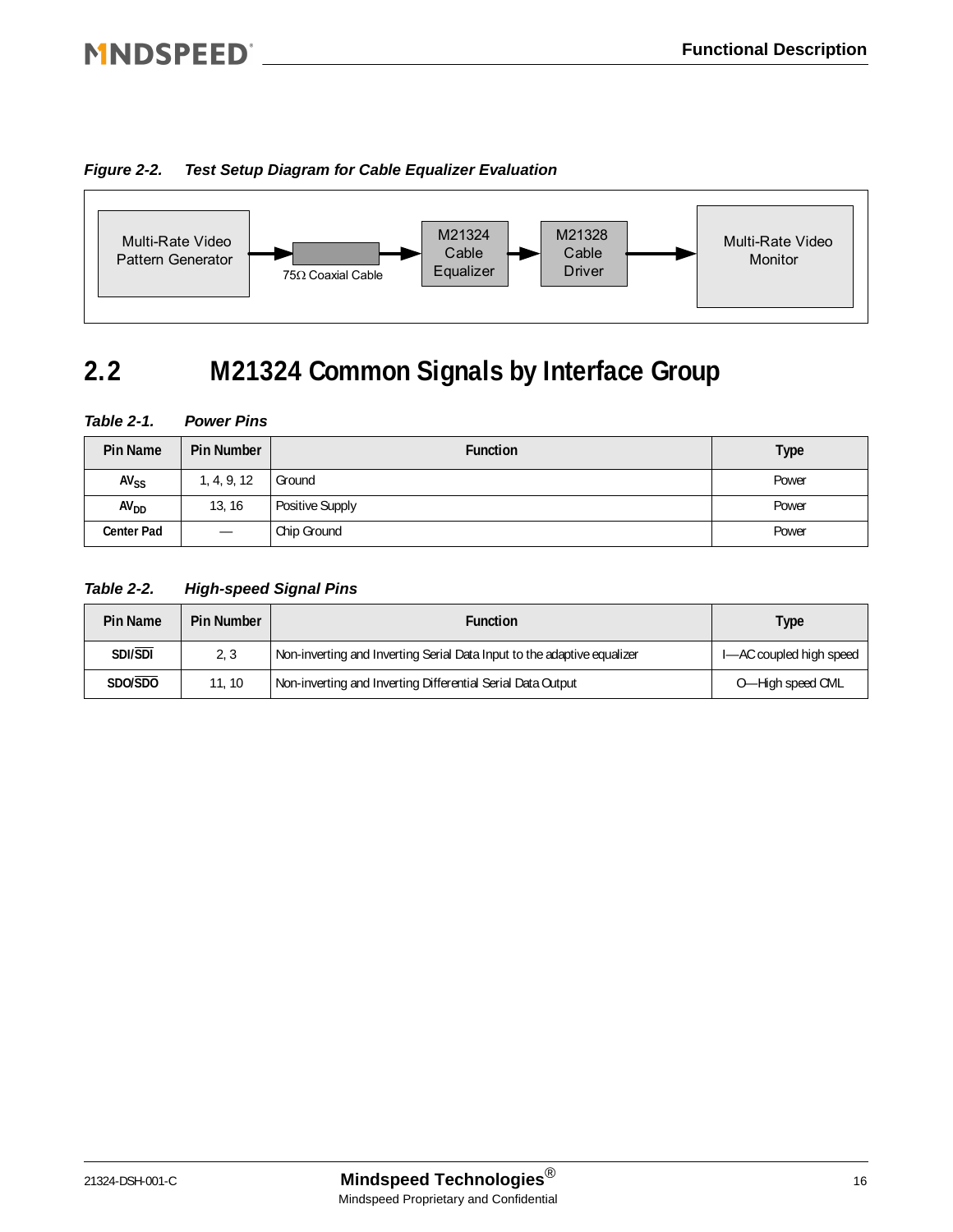### 

#### <span id="page-16-0"></span>**2.2.1 M21324 Pins**

#### <span id="page-16-1"></span>*Table 2-3. Control/Interface Pins*

| <b>Pin Name</b>                                | <b>Pin Number</b> | <b>Function</b>                                                                                                                                                                   | <b>Default</b>     | <b>Type</b> |
|------------------------------------------------|-------------------|-----------------------------------------------------------------------------------------------------------------------------------------------------------------------------------|--------------------|-------------|
| AGC/AGC                                        | 5, 6              | External AGC (Automatic Gain Control) capacitor connection points.<br>Use 1.0uF capacitor.                                                                                        | Internal pull up   | Analog      |
| EQ_BYP                                         | $\overline{7}$    | Input control signal that when enabled (High) bypasses the inputs<br>directly to the output stage.<br>Low = Normal operation<br>High = Disables EQ and bypasses input to output   | Internal pull down | $I - CMOS$  |
| <b>NC</b>                                      | 14                | Internal, no connection. Mute not available on this pin                                                                                                                           | N/A                | N/A         |
| <b>THRESH</b>                                  | 8                 | Input control signal voltage. Programmable cable length forced mute<br>threshold. This function is disabled if $\overline{SD}/MUTE =$ Low                                         | Internal pull down | Analog      |
| <b>SD/MUTE</b>                                 | 15                | Bidirectional Signal that can be used as an input control signal or as an<br>output status indicator.                                                                             |                    | 1/0         |
|                                                |                   | When configured as an input by forcing a voltage on $\overline{SD}$ /MUTE = High,<br>the SDO outputs will be inhibited at logic low (outputs muted). See<br>Table 1-4 for levels. |                    |             |
|                                                |                   | When $\overline{SD}/MUTE =$ Low (Vss), the output is never muted and the<br>programmable cable length based mute function is disabled.                                            |                    |             |
|                                                |                   | When configured as an output (tied to a high-impedance input) or left<br>floating, the programmable inhibit based on cable length is enabled                                      |                    |             |
|                                                |                   | Configured as Output:                                                                                                                                                             |                    |             |
|                                                |                   | Low = Input signal detect<br>High = Loss of signal                                                                                                                                |                    |             |
|                                                |                   | Configured as Input:                                                                                                                                                              |                    |             |
|                                                |                   | Low = Never mute<br>High = Force Mute                                                                                                                                             |                    |             |
| <b>NOTE:</b>                                   |                   |                                                                                                                                                                                   |                    |             |
| Internal pull-up/pull-down is 100 k $\Omega$ . |                   |                                                                                                                                                                                   |                    |             |
|                                                |                   | NC: GS2974A, GS1574/GD1574A and GS9074 use this pin as MUTE.                                                                                                                      |                    |             |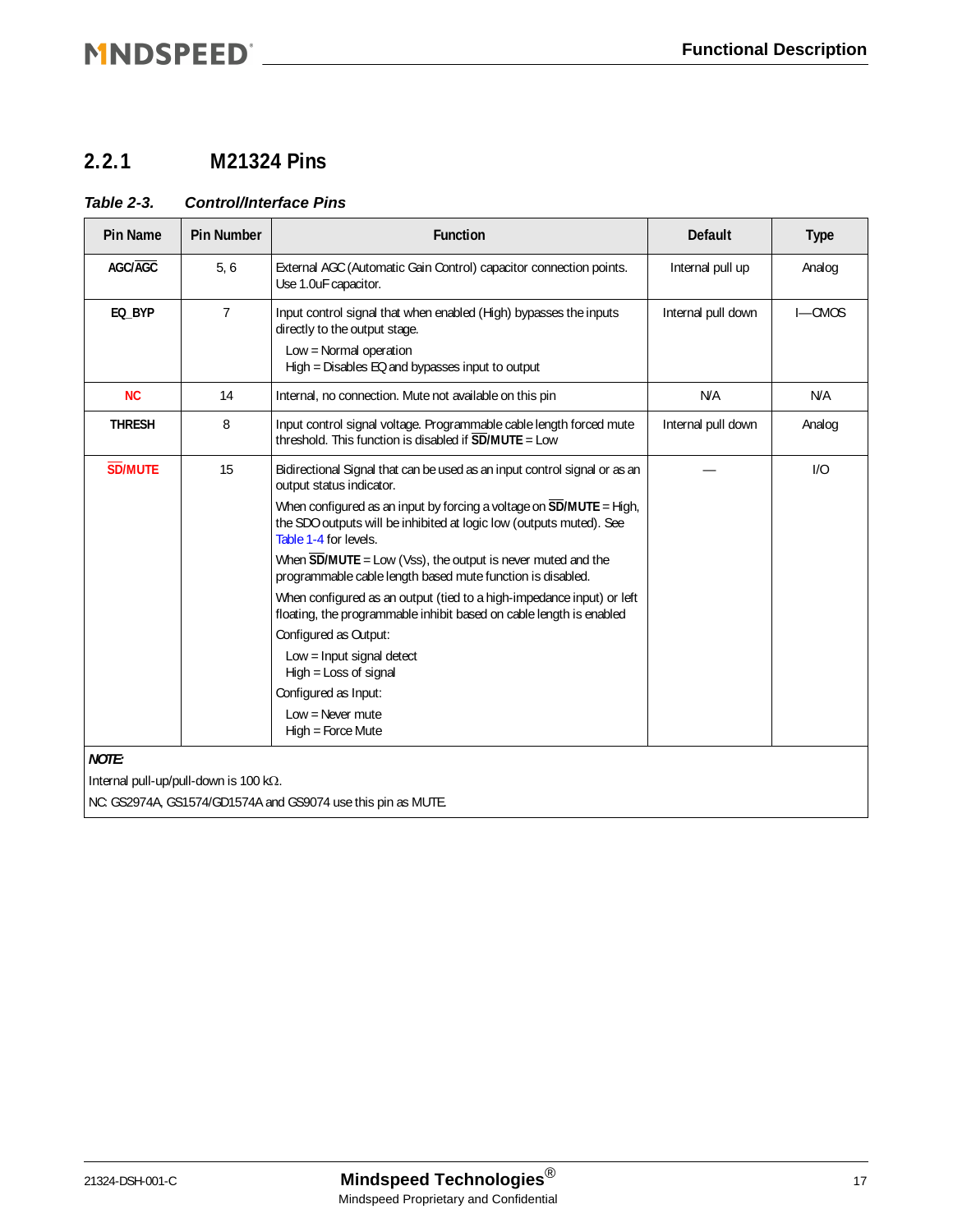

# <span id="page-17-0"></span>**Appendix**

### <span id="page-17-1"></span>**A.1 Glossary of Terms/Acronyms**

| <b>BER</b>   | <b>Bit Error Rate</b>                              |
|--------------|----------------------------------------------------|
| <b>CD</b>    | <b>Cable Driver</b>                                |
| <b>CDA</b>   | <b>Cable Distribution Amplifier</b>                |
| <b>CML</b>   | <b>Current Mode Logic</b>                          |
| <b>DDI</b>   | <b>Differential Data Inputs</b>                    |
| <b>DTV</b>   | <b>Digital Television</b>                          |
| <b>DVB</b>   | Digital Video Broadcast                            |
| EMI          | Electro Magnetic Interference                      |
| EQ           | <b>Equalizer or Equalization</b>                   |
| <b>ESD</b>   | Electro Static Discharge                           |
| <b>GREEN</b> | Environmentally friendly                           |
| HD           | <b>High Definition</b>                             |
| <b>HW</b>    | Hardware                                           |
| ID           | Identifier                                         |
| I/O          | Input/Output                                       |
| MLF          | Micro Lead Frame package (also called QFN)         |
| <b>RoHS</b>  | <b>Restriction of Hazardous Substances</b>         |
| SD           | <b>Standard Definition</b>                         |
| <b>SDI</b>   | Serial Digital Input                               |
| <b>SDO</b>   | <b>Serial Digital Output</b>                       |
| <b>SE</b>    | Single Ended                                       |
| <b>SMPTE</b> | Society of Motion Picture and Television Engineers |
| SW           | Software                                           |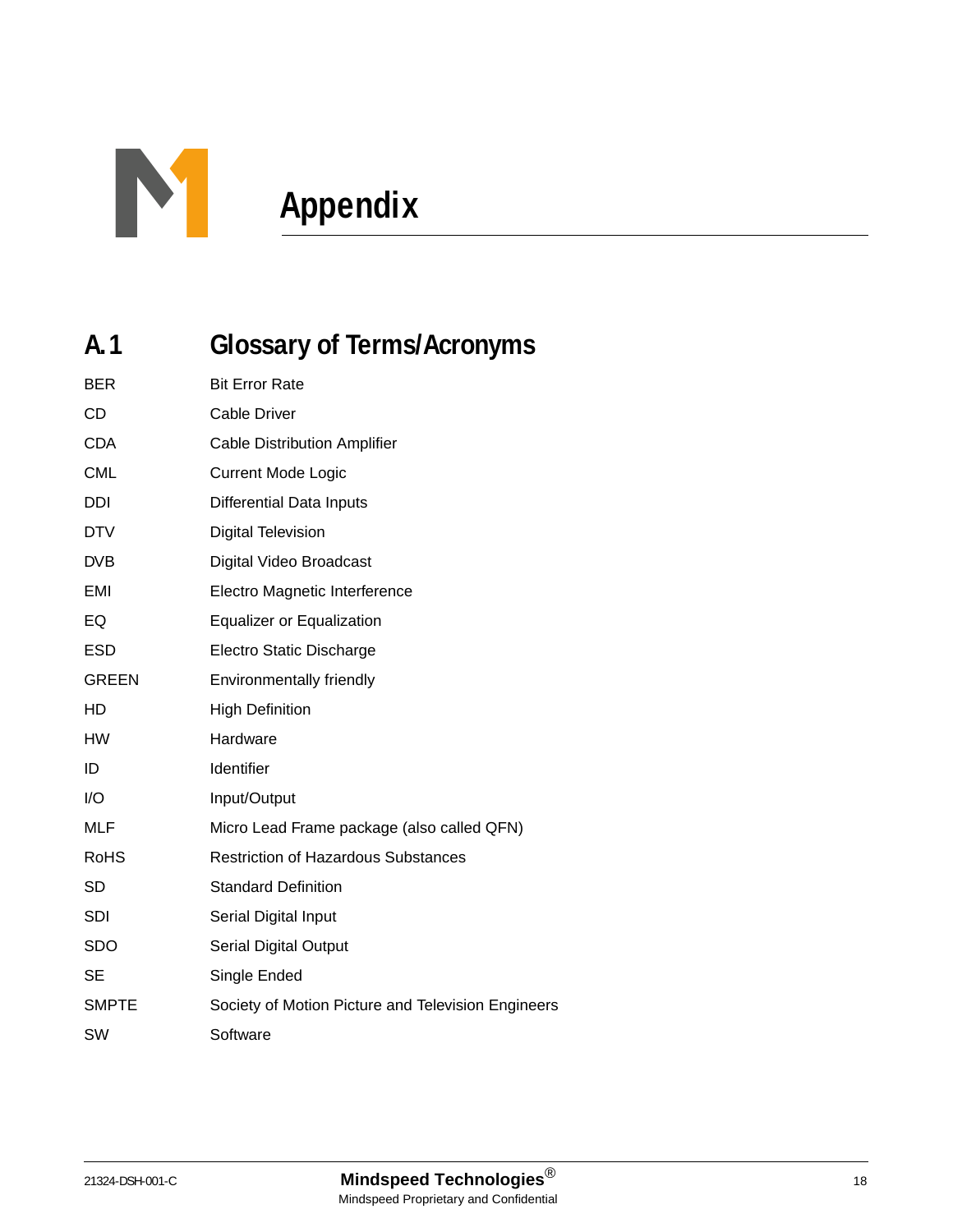### MNDSPEED® NORTH PRODUCED A SERVICED AND THE RESIDENCE OF A SERVICED AND THE RESIDENCE OF A SERVICE OF A SERVICE

### <span id="page-18-0"></span>**A.2 Reference Documents**

#### <span id="page-18-2"></span><span id="page-18-1"></span>**A.2.1 External**

The following external documents were referenced in this data sheet.

- Application Notes for Surface Mount Assembly of Amkor's MicroLeadFrame (MLF) Packages
- Amkor Technology Thermal Test Report TT-00-06 (See http://www.amkor.com for detailed information)
- SMPTE 292M, SMPTE 259M, SMPTE 344M, SMPTE424M
- ESI TR101 891 DVB Asynchronous Serial Interface (ASI)